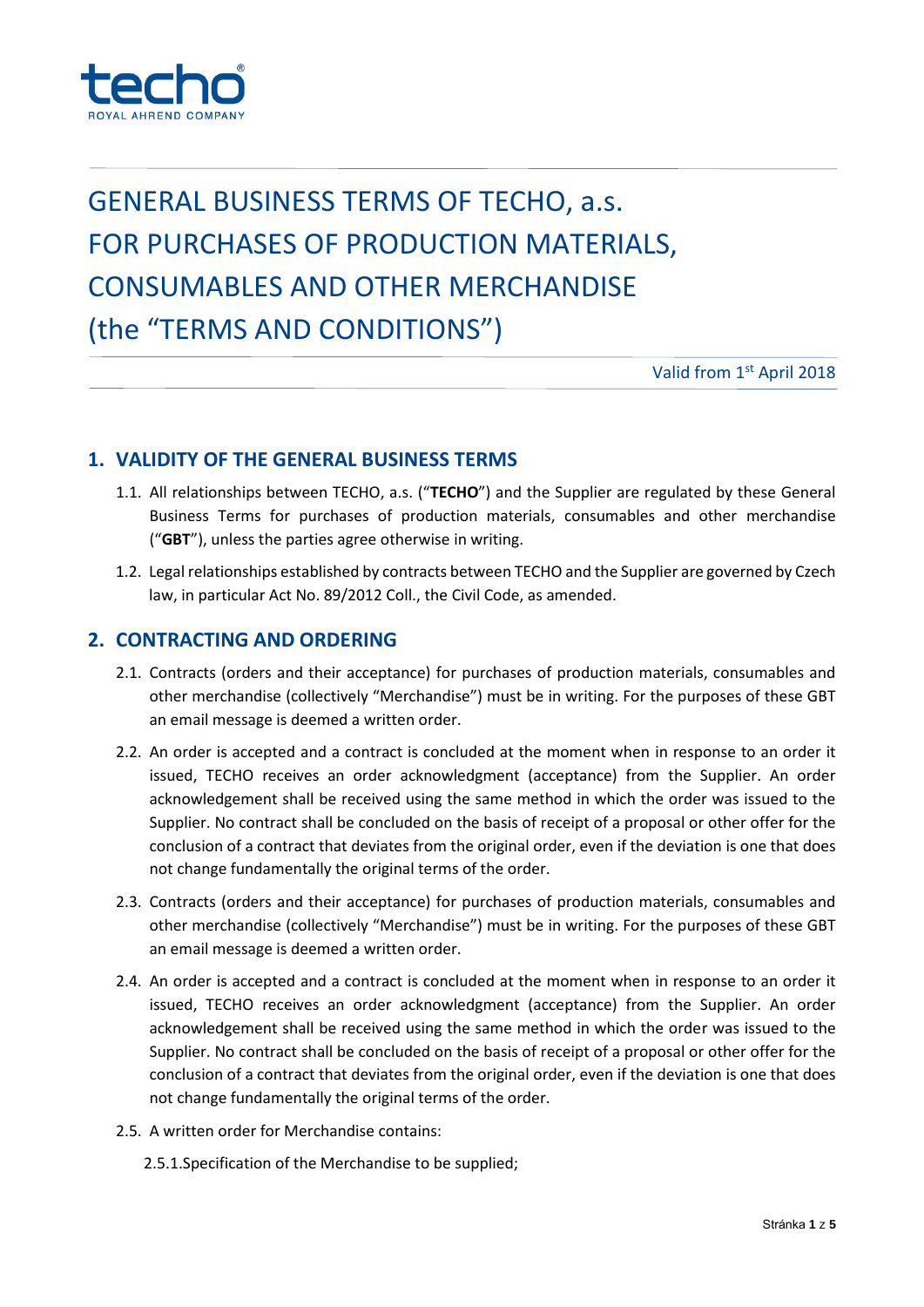

- 2.5.2.Delivery date;
- 2.5.3.Delivery address;
- 2.5.4.Total price and payment method;
- 2.5.5.Terms of payment;
- 2.5.6.Order number and date of issue;
- 2.5.7.Transport method;
- 2.5.8.Reference to these GBT;
- 2.5.9.Any specific requirements of TECHO.
- 2.6. The Supplier will confirm a received order without undue delay within 10 days of its receipt, as a rule by email. If the Supplier does not confirm an order received from TECHO by this deadline, TECHO reserves the right to cancel the order.
- 2.7. In the event of any reservations regarding an order, the Supplier is obliged to contact TECHO and agree with it any necessary changes. Following this, TECHO will issue, if necessary, a new/modified order, which the Supplier will acknowledge in the manner and by the deadlines specified above.
- 2.8. For the avoidance of doubt, TECHO and the Supplier agree that an order can only be amended in writing using the same communication method as for sending the original order. An order can only be cancelled in the same manner.

### **3. DELIVERY OF MERCHANDISE**

- 3.1. The Supplier is responsible for due delivery of the Merchandise according to the order and is obliged to deliver it to TECHO by the deadline set out in an individual order. TECHO is obliged to accept the Merchandise at the place of delivery specified in the order.
- 3.2. On receipt of the Merchandise TECHO is entitled to check that the quality and quantities comply with the order.
- 3.3. TECHO may reject the Merchandise if it finds that the Merchandise is faulty, damaged, or is not in keeping with the quality or quantity stated in the order.
- 3.4. The moment of delivery of production material under an order is deemed the moment it is delivered to the delivery address stated in the binding order.
- 3.5. TECHO acquires ownership of the supplied Merchandise on written confirmation of acceptance of the Merchandise in the form of signing a delivery note.
- 3.6. Risk of damage to the Merchandise passes to TECHO on due delivery of the Merchandise by the Supplier and written confirmation of its acceptance by TECHO.

## **4. TERMS OF PAYMENT**

- 4.1. VAT will be added to the total price of the Merchandise in each order at the rate specified by the applicable regulations.
- 4.2. The agreed price for a supply of the Merchandise according to an individual order is final unless the parties agree otherwise.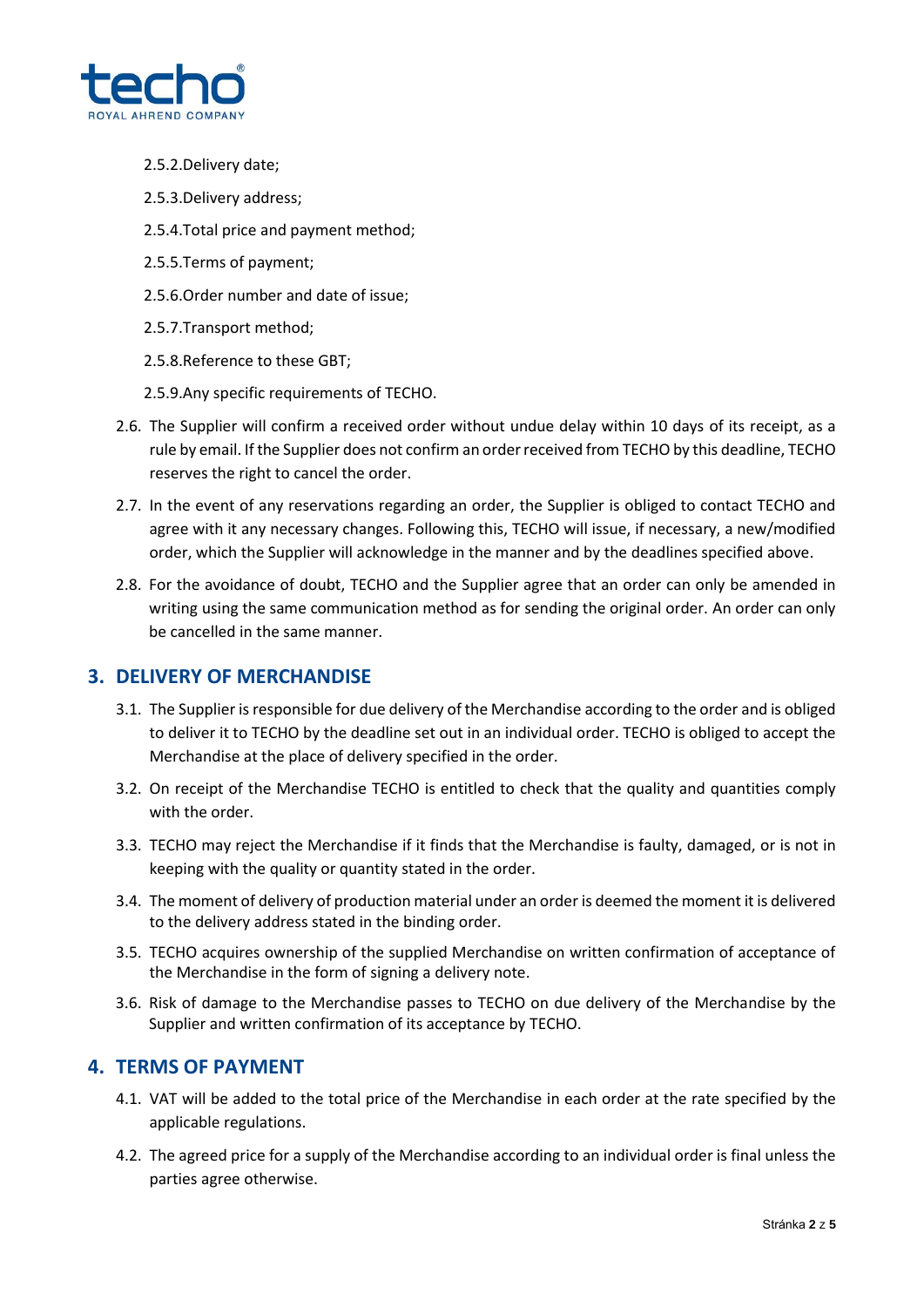

- 4.3. Payments will be made by bank transfer to an account specified in invoices relating to each individual order.
- 4.4. The Supplier will issue to TECHO for duly delivered Merchandise an invoice payable 60 days after its issue, unless the parties agree otherwise for an individual transaction. The payment period for the price of the Merchandise (60 days) begins to run from the moment of acceptance of the Merchandise by TECHO.
- 4.5. Invoices are delivered to TECHO by email in pdf format to address invoices@techo.cz.
- 4.6. The day when a financial obligation is met in the case of a bank transfer is the day on which the amount is credited to the Supplier's account.
- 4.7. In the event of defective performance TECHO may withhold any payment, even if entitlement to it was established for another legal reason, until due performance has been provided.

### **5. CONFIDENTIALITY**

- 5.1. The Supplier undertakes to treat all technical and economic information it has obtained in connection with its business relationship with TECHO as confidential.
- 5.2. The Supplier may only refer to its business association with TECHO in its advertising if TECHO approves this in advance and in writing.
- 5.3. The parties undertake to keep confidential all material facts acquired during their activities resulting from the business association, in particular facts that constitute trade secrets and confidential information.
- 5.4. Trade secrets are all facts of a commercial nature related to the parties' activities which have actual or at least potential value, are not normally available in business circles, in relation to which it is the will of a party that they be kept secret, and their secrecy is guaranteed in an appropriate manner.
- 5.5. The parties define confidential information as written documents and data handed over in connection with their business relationship.
- 5.6. TECHO and the Supplier note that all information which they obtain in the fulfilment of their mutual business obligations and in connection with them is confidential information if not deemed a trade secret.
- 5.7. The parties are obliged to inform all their employees as well as subcontractors and their employees, if any, who will have access to confidential information or to the other party's establishment, about the confidentiality duty.
- 5.8. A breach of confidentiality or a trade secret occurs when one party without authorisation informs or makes available to a third party trade secrets or confidential information obtained from the other party, or makes use of such information for its own or another's benefit, if this occurs to the detriment of the interests of the other party and without approval of the other party.
- 5.9. A breach of TECHO's trade secrets and confidential information by the Supplier is deemed action by which the Supplier misuses in any manner project documentation, production documentation, drawings or other documents and materials supplied by TECHO for the purpose of executing an order. After completion of a delivery of the Merchandise, the Supplier is obliged to return the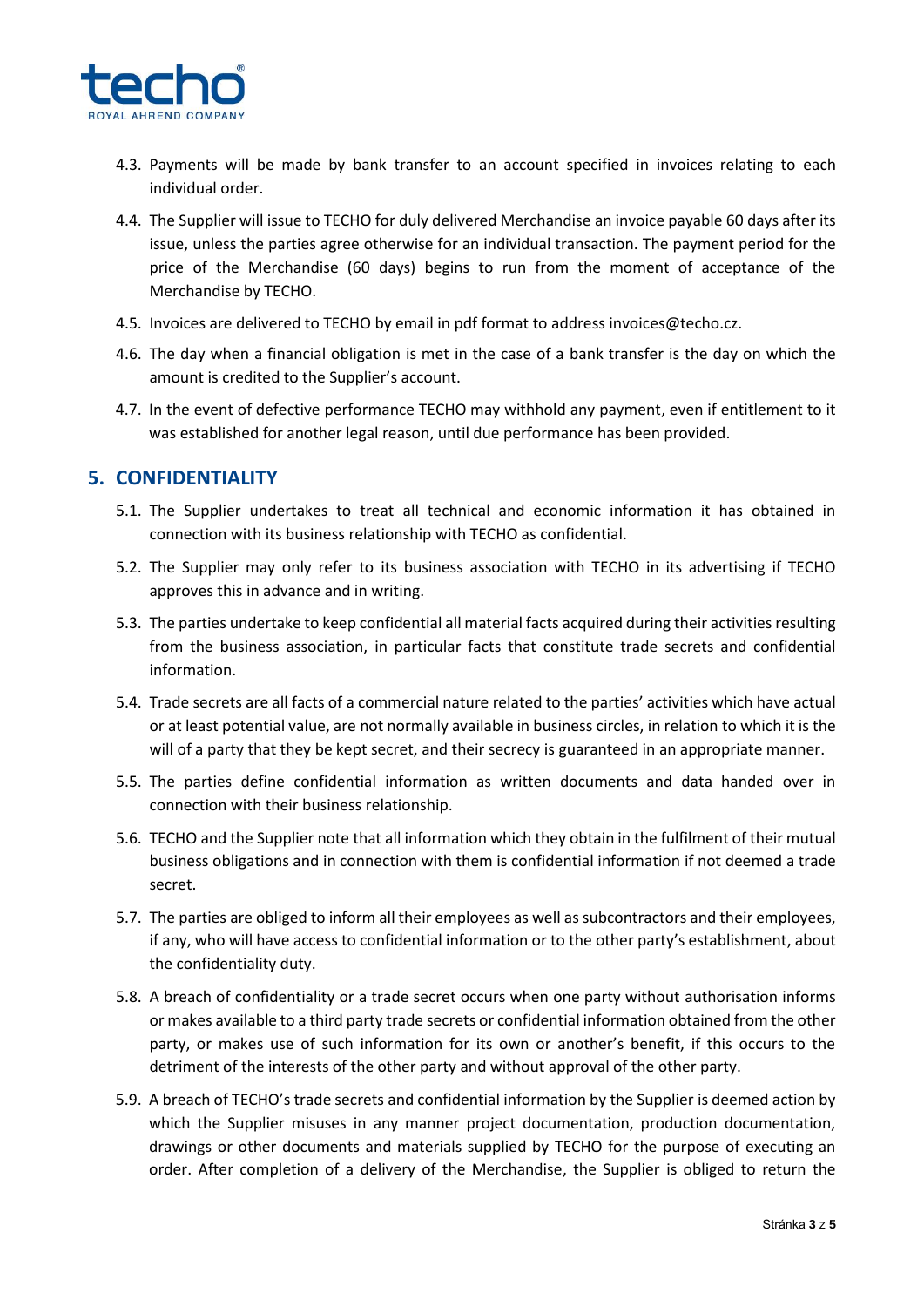

documentation in question to TECHO. For any breach of the obligation to use supplied documentation solely to execute an order or the obligation to return it to TECHO, the Supplier will pay TECHO a financial penalty in the amount of 20% of the price of the ordered Merchandise.

### **6. FORCE MAJEURE**

- 6.1. Force majeure, strikes, official measures and other unexpected, unavoidable and momentous events release the parties for the duration of such hindrance, to the extent of its effect, from the duty to meet their obligations. This also applies if such events take place at a moment when the affected party is in default. The parties are duty-bound to provide each other without delay with necessary information and adapt their obligations to the changed circumstances.
- 6.2. If TECHO is prevented by force majeure from the acceptance of a consignment at an agreed location, TECHO will not be deemed in delay with acceptance for the duration of the hindrance, and the Supplier's claims to a valuable consideration or compensation for delay are precluded. The Supplier is obliged to store the production material at its expense and risk for the duration of the hindrance.

### **7. LIABILITY AND WARRANTIES**

- 7.1. Unless the parties agree otherwise, the Supplier assumes liability for its defective performance pursuant to applicable legal regulations.
- 7.2. In the event of a delay and defective performance, the Supplier is obliged to indemnify TECHO for all detriment caused by this (direct and indirect).
- 7.3. In the event of delivery of defective Merchandise or Merchandise unusable for another reason, the Supplier is obliged to take immediate remedial measures.
- 7.4. Warranty coverage of the supplied Merchandise is 24 months from its acceptance in writing by TECHO. If the Supplier also installs any Merchandise, the warranty period runs from the moment the entire installation is put into operation.
- 7.5. Defects are corrected either by replacement of the Merchandise or defective components, or by their repair. If the Supplier has not, despite notification, replaced the Merchandise in a timely fashion, TECHO may, without prejudice to its rights arising from liability and the warranty, rectify the defects or have them rectified at the Supplier's expense. If this cannot be done, TECHO may terminate the contract. Such termination will take effect on expiration without result of an additional deadline. Minor defects or defects whose correction allows for no delay will be corrected by TECHO itself and the Supplier will defray TECHO's actual costs. In the event of a replacement or repair, the warranty period is extended by the time necessary for the replacement or repair.

#### **8. FINANCIAL PENALTIES**

- 8.1. If the Supplier fails to meet its obligation to deliver the Merchandise by the date set in an order, the Supplier will pay TECHO a financial penalty in the amount of 0.05% of the price of the total order for each commenced day of the delay. TECHO may offset a claim for payment of a financial penalty against the Supplier's claim to the payment of the order price.
- 8.2. Payment of a financial penalty does not affect TECHO's claim to compensation for a further higher loss. The obligation to pay of a financial penalty endures after the termination of the contract.